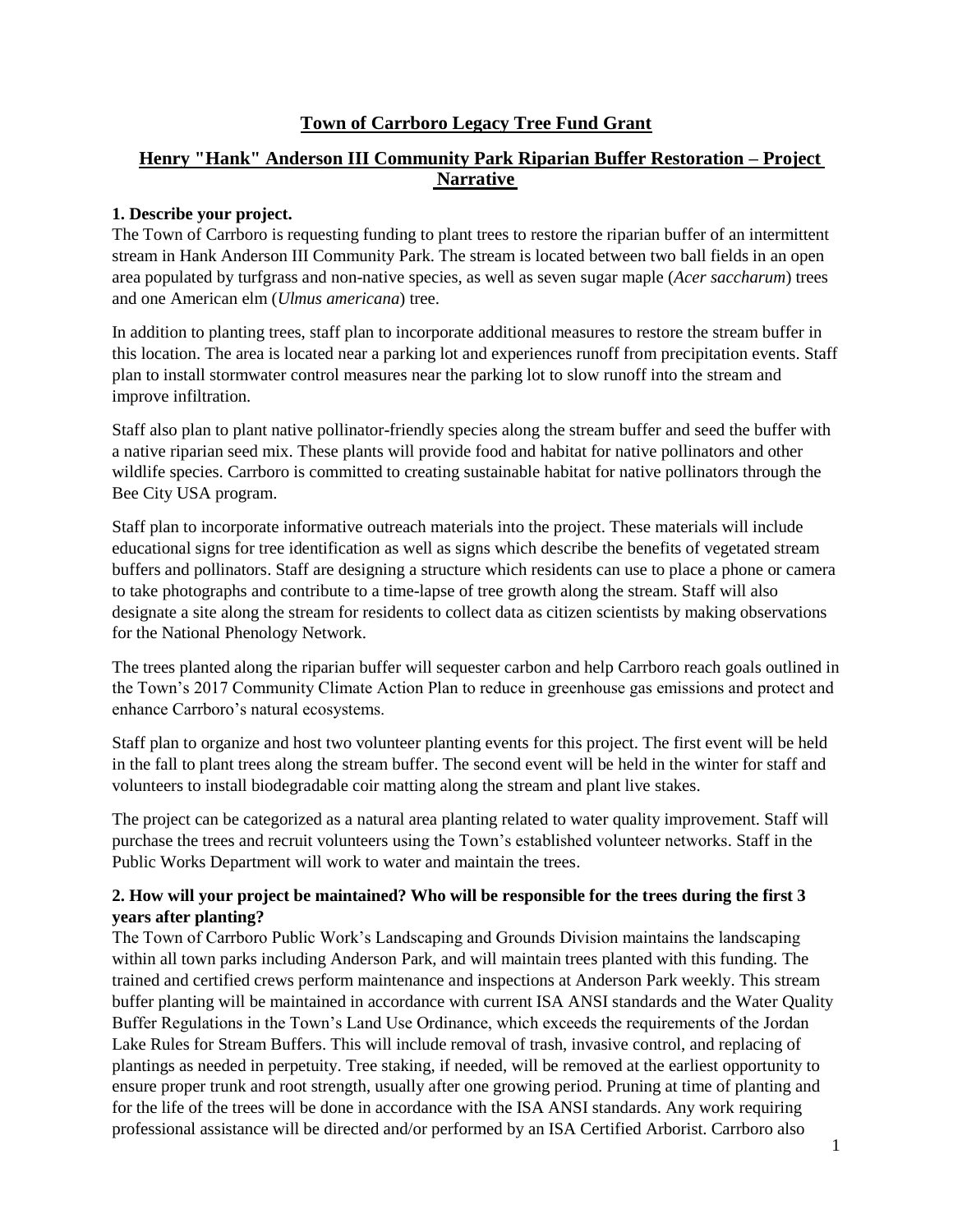participates in the Tree City USA program and meets the four core standards of sound urban forestry management yearly.

#### **3. Who owns and manages the property where the trees will be planted?**

The Town of Carrboro owns Hank Anderson III Community Park, where the trees will be planted. The park is located near the western edge of the Carrboro city limits along a State Highway NC-54. Two schools in the Chapel-Hill Carrboro City School system, McDougle Elementary School and McDougle Middle School, are located approximately one-quarter mile to the northeast of the park. The area to the east of the park is occupied by suburban neighborhoods, while the area to the west of the park is more rural, with a lower population density. Currently, there are seven sugar maple (*Acer saccharum*) trees and one American elm (*Ulmus americana*) along the intermittent stream at the project site.

## **4. Why do you want to do a tree planting project?**

The Town of Carrboro hopes to plant trees as part of a larger-scale project to create pollinator habitat, improve water quality, install stormwater control measures, and provide education and outreach to Carrboro residents.

Carrboro is dedicated to creating and enhancing sustainable habitat for native pollinators through participation in the Bee City USA program. Restoring the riparian buffer on the stream will create habitat for pollinators and other wildlife, such as migratory birds. In an analysis of tree cover within the Town, staff found that Carrboro lost approximately 4% of its tree canopy between 2002 and 2010. The Town plans to increase the tree canopy and fulfill Bee City USA commitments using trees planted with this funding.

This project will also address stormwater concerns in Carrboro. In 2017, the Town created a Stormwater Utility to better address drainage, flooding, and infrastructure concerns and resilience in consideration of hydrologic changes associated with climate change. Trees along this intermittent stream will slow overland flow and improve infiltration, which will help reduce flooding downstream. The intermittent stream is a tributary to Morgan Creek, which experiences erosion and flooding from storm events.

The Town also plans to expand this project by incorporating additional stormwater control measures. The stream runs perpendicular to a parking lot, and staff plan to install a dissipation pad at the parking lot's outfall to slow the flow of storm runoff.

The stream within the project area falls within the University Lake watershed. University Lake is one of the primary water supplies for Carrboro residents. Restoring the riparian buffer will filter pollutants and nutrients entering the lake and reduce water treatment needs.

By sequestering carbon and restoring the stream's riparian buffer, the trees planted with this funding will also help Carrboro reach the climate action and ecosystem protection goals outlined in the Town's 2017 Community Climate Action Plan. This plan outlines goals for mitigating the effects of climate change by pursuing emissions reduction and ecosystem resilience throughout the community. Specific recommendations in the plan include conserving trees, increasing the Town's tree canopy, and pursuing restoration projects along local streams from changes in rainfall due to climate change.

Public education and outreach about the benefits of trees and their role in providing ecosystem services will be a significant focus of the project. The site will contain interactive outreach stations and opportunities for Carrboro residents to collect data as citizen scientists. Staff will create informative signs to describe the benefits of trees and the ecosystem services they provide. Signs will discuss topics including water quality buffers and pollinators. Staff also plan for the outreach to include an interactive